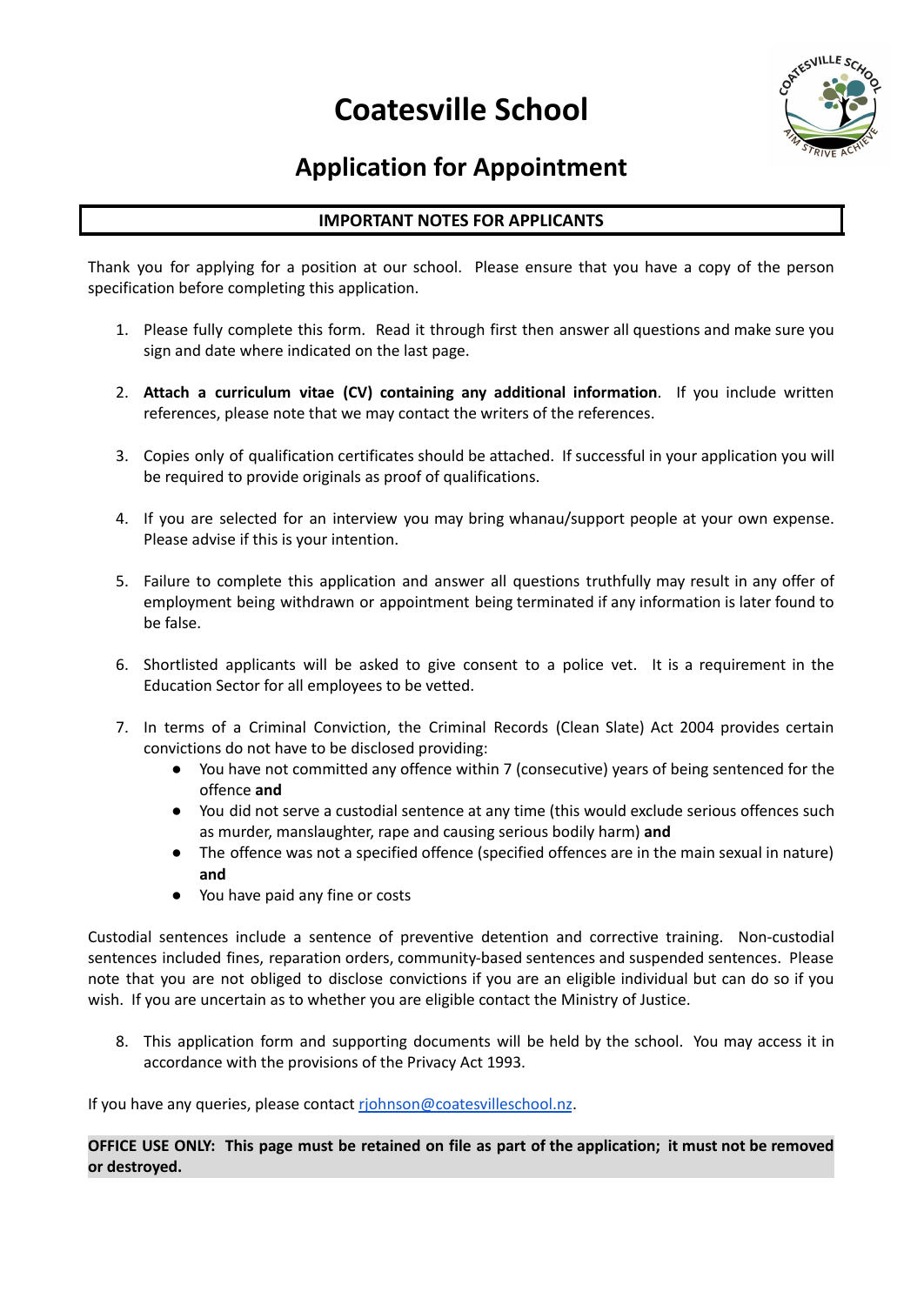## **COATESVILLE SCHOOL - APPLICATION FOR APPOINTMENT**

| Position(s) applied for (please highlight):                                                                      |                       |                                |    |
|------------------------------------------------------------------------------------------------------------------|-----------------------|--------------------------------|----|
| Part time teacher: Year 3-4 class (0.6 - 0.8)                                                                    |                       |                                |    |
| Circle One<br><b>Mrs</b><br>Ms<br>Mr<br>Ethnicty:<br>(confidential information to be used for EEO purposes only) |                       | Miss Or other preferred title: |    |
| Surname/Family Name                                                                                              | First Names (in Full) |                                |    |
|                                                                                                                  |                       |                                |    |
| Have you changed your name by deed poll / statutory declaration<br>Other Names Known By                          |                       | Yes                            | No |
| <b>Full Postal Address</b>                                                                                       |                       |                                |    |
| <b>Contact Telephone Numbers</b>                                                                                 |                       |                                |    |
| Private:                                                                                                         | Work:                 |                                |    |
| Email                                                                                                            |                       |                                |    |
| Teacher Registration / Practising Certificate:                                                                   |                       |                                |    |
| Number:<br>Status:                                                                                               |                       | <b>Expiry Date:</b>            |    |
| Please tick the appropriate boxes                                                                                |                       |                                |    |
| Are you a New Zealand citizen?                                                                                   |                       | Yes                            | No |
| If not, do you have resident status, or                                                                          |                       | Yes                            | No |

A current work permit? No was not all the No was not all the No was not all the No was not all the No was not  $N$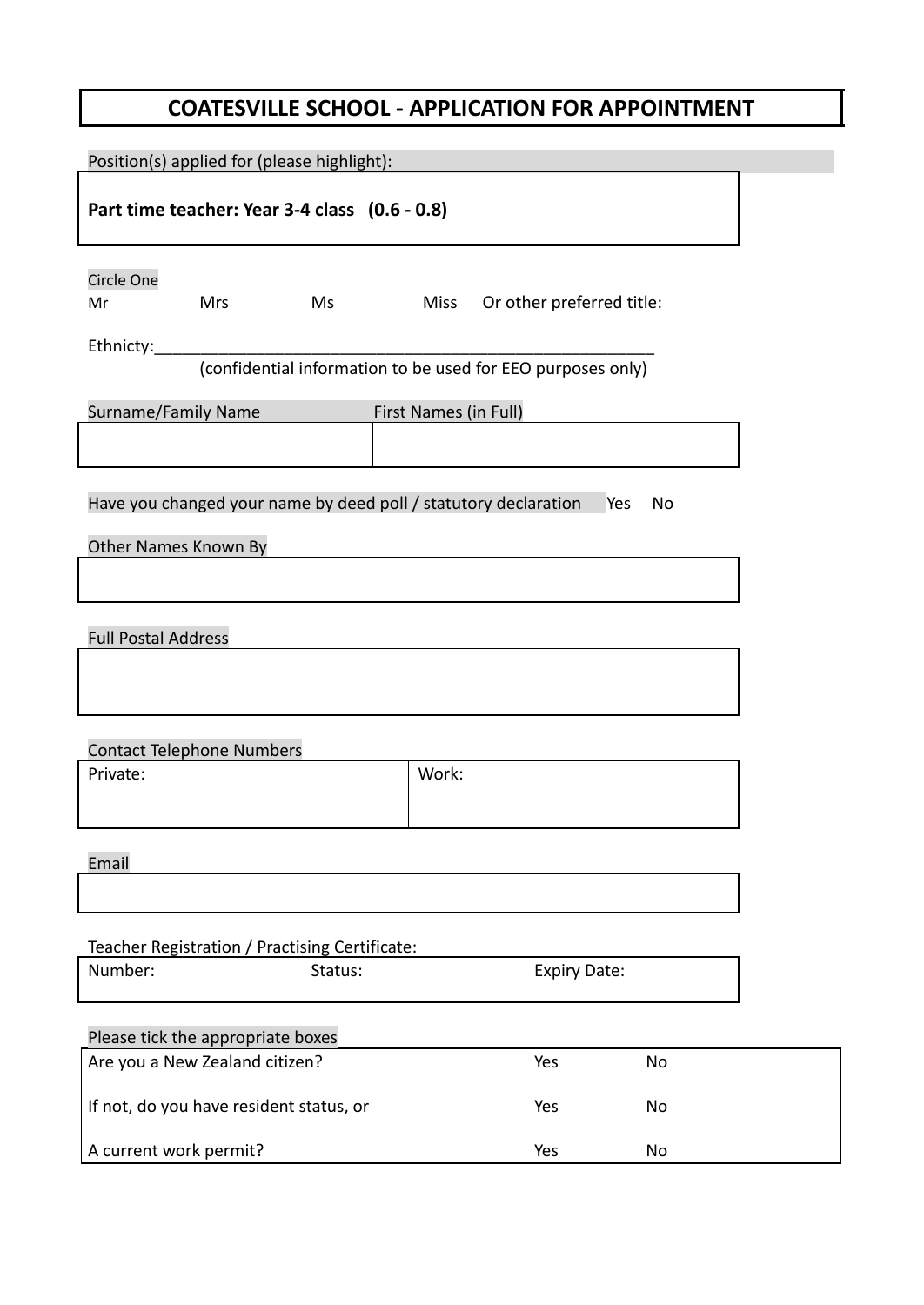## **Convictions Against the Law**

| Have you ever had a criminal conviction?                                         | Yes | <b>No</b> |  |
|----------------------------------------------------------------------------------|-----|-----------|--|
| (convictions that fall under the clean slate scheme do not have to be disclosed) |     |           |  |
| If YES please detail:                                                            |     |           |  |
|                                                                                  |     |           |  |
|                                                                                  |     |           |  |
| Have you ever received a police diversion for an offence?                        | Yes | No        |  |
| If YES please detail:                                                            |     |           |  |
|                                                                                  |     |           |  |
| Have you been convicted of a driving offence                                     | Yes | <b>No</b> |  |
| which resulted in temporary or permanent loss of                                 |     |           |  |
| licence, or imprisonment?                                                        |     |           |  |
| If YES please detail:                                                            |     |           |  |
|                                                                                  |     |           |  |
|                                                                                  |     |           |  |
| Are you awaiting sentencing/currently have charges<br>pending?                   | Yes | No        |  |
| If YES please state the nature of the conviction/cases pending:                  |     |           |  |
|                                                                                  |     |           |  |
|                                                                                  |     |           |  |
| Health                                                                           |     |           |  |

| Have you had any injury or medical condition caused by<br>gradual process, disease or infection, such as occupational | Yes. | No. |
|-----------------------------------------------------------------------------------------------------------------------|------|-----|
| overuse syndrome, stress or repetitive strain injuries,<br>which the task of this job may aggravate or contribute to? |      |     |
| If YES, please detail:                                                                                                |      |     |

## **Other**

| In addition to other information provided are there        | Yes | Nο |
|------------------------------------------------------------|-----|----|
| any other factors that we should know about to assess your |     |    |
| suitability for appointment and ability to do the job?     |     |    |
|                                                            |     |    |
| If YES, please elaborate:                                  |     |    |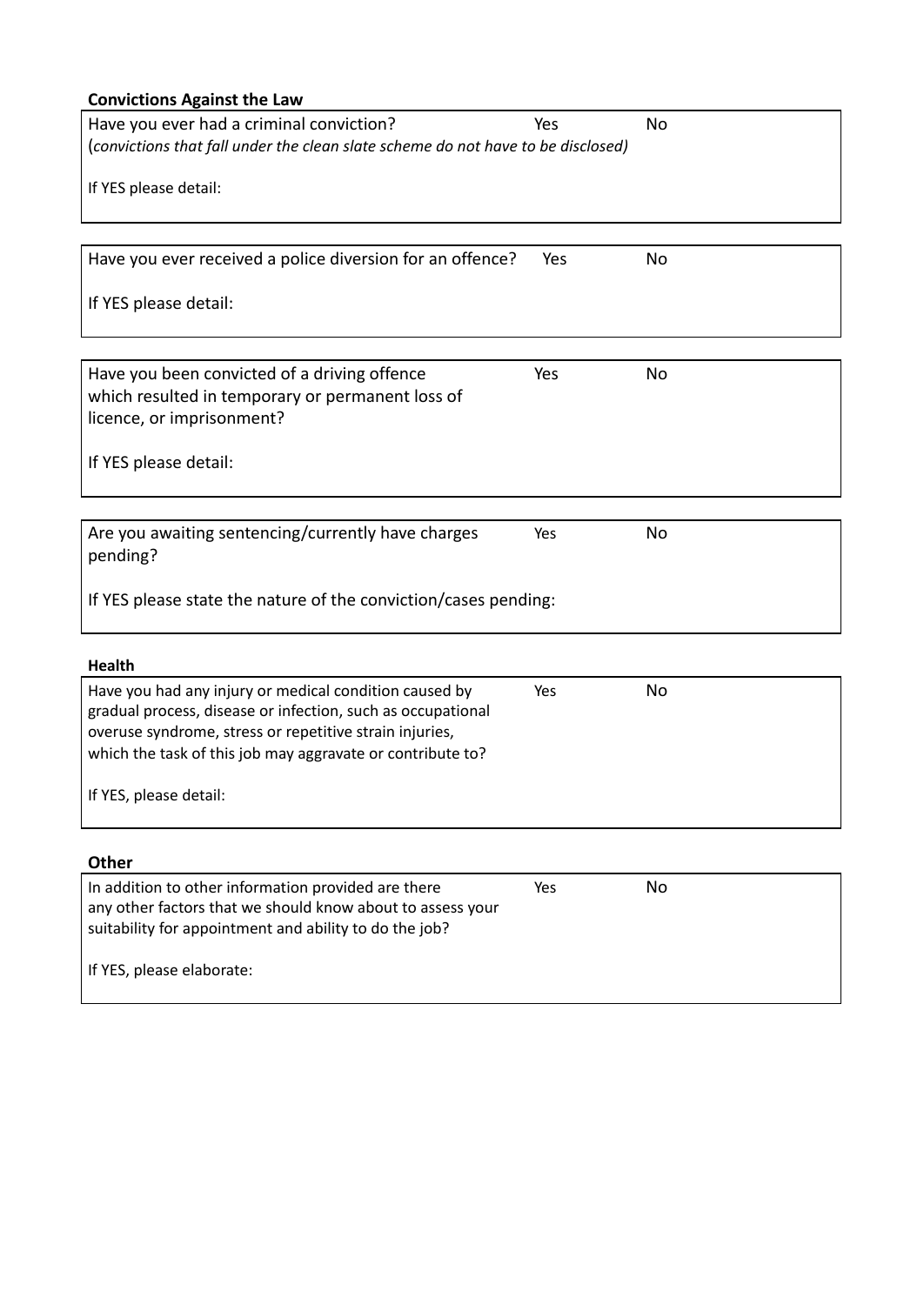### **Educational Qualifications:**

| Please state your highest secondary level qualification:                                         |                |  |  |
|--------------------------------------------------------------------------------------------------|----------------|--|--|
|                                                                                                  | Year Completed |  |  |
| Please state your tertiary level qualification/s:                                                | Year Completed |  |  |
| $\ast$<br>$\ast$<br>$\ast$<br>Please state any other qualifications that relate to the position: |                |  |  |

#### **Employment History:**

Please outline your most recent employment history, beginning with current or latest employment

| Period Worked | <b>Employer's Name</b> | <b>Position Held</b> | <b>Reason for Leaving</b> |
|---------------|------------------------|----------------------|---------------------------|
|               |                        |                      |                           |
|               |                        |                      |                           |
|               |                        |                      |                           |
|               |                        |                      |                           |
|               |                        |                      |                           |
|               |                        |                      |                           |
|               |                        |                      |                           |
|               |                        |                      |                           |

#### **Referees:**

Please provide the names of three people who could act as referees for you. At least one of these should be able to attest to your work performance. If you included written references from people other than those recorded below, please note that we may contact the writers of these references.

| <b>Name</b> | Telephone (Work AND home/mobile) | Relationship to you (e.g. employer) |
|-------------|----------------------------------|-------------------------------------|
|             |                                  |                                     |
|             |                                  |                                     |
|             |                                  |                                     |
|             |                                  |                                     |
|             |                                  |                                     |
|             |                                  |                                     |

| Authority to approach other referees: I authorise the Board, or       |  | <b>No</b> |
|-----------------------------------------------------------------------|--|-----------|
| nominated representative, to approach persons other than the referees |  |           |
| whose names I have supplied to gather information related to my       |  |           |
| suitability for appointment to the position.                          |  |           |